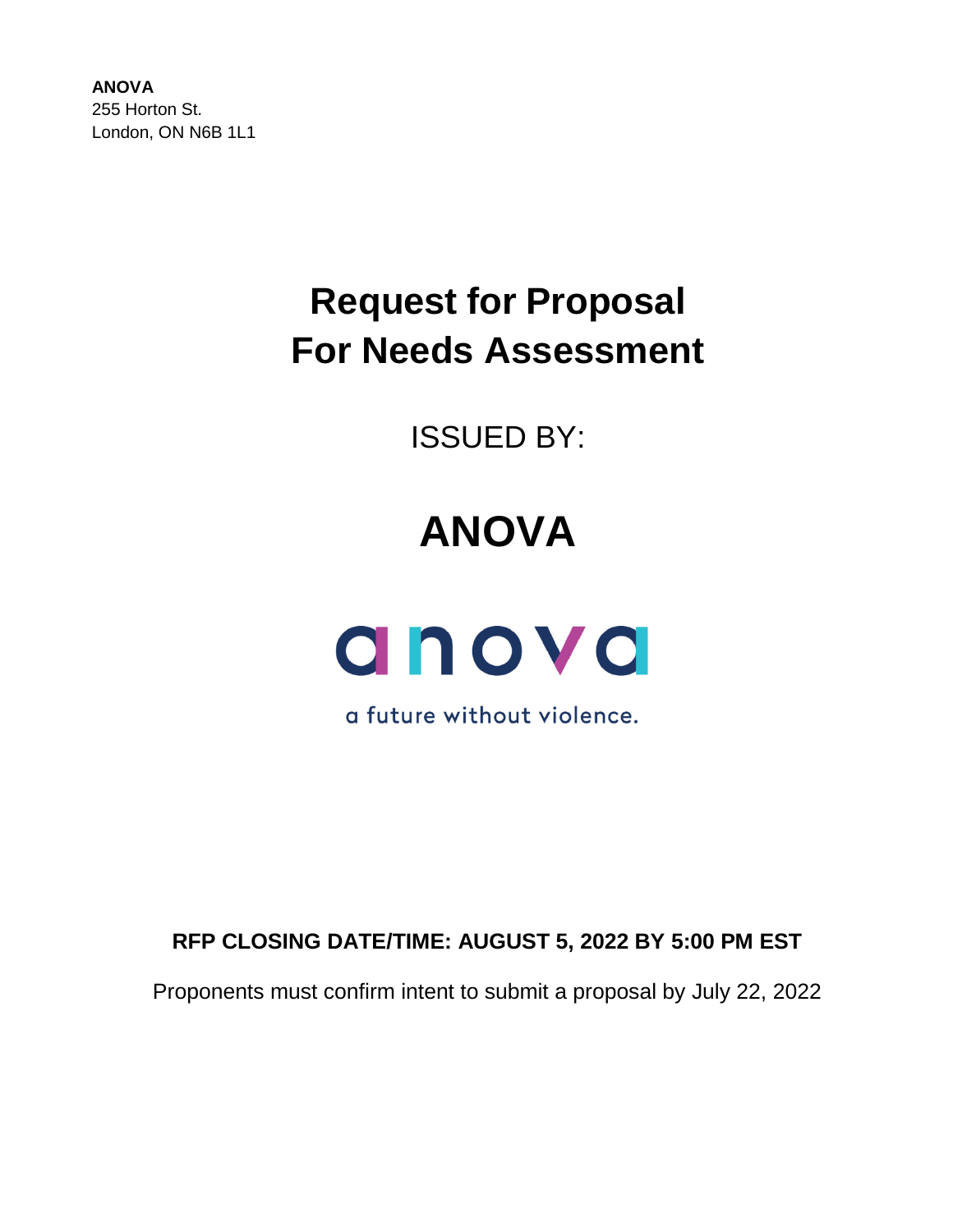# **TABLE OF CONTENTS**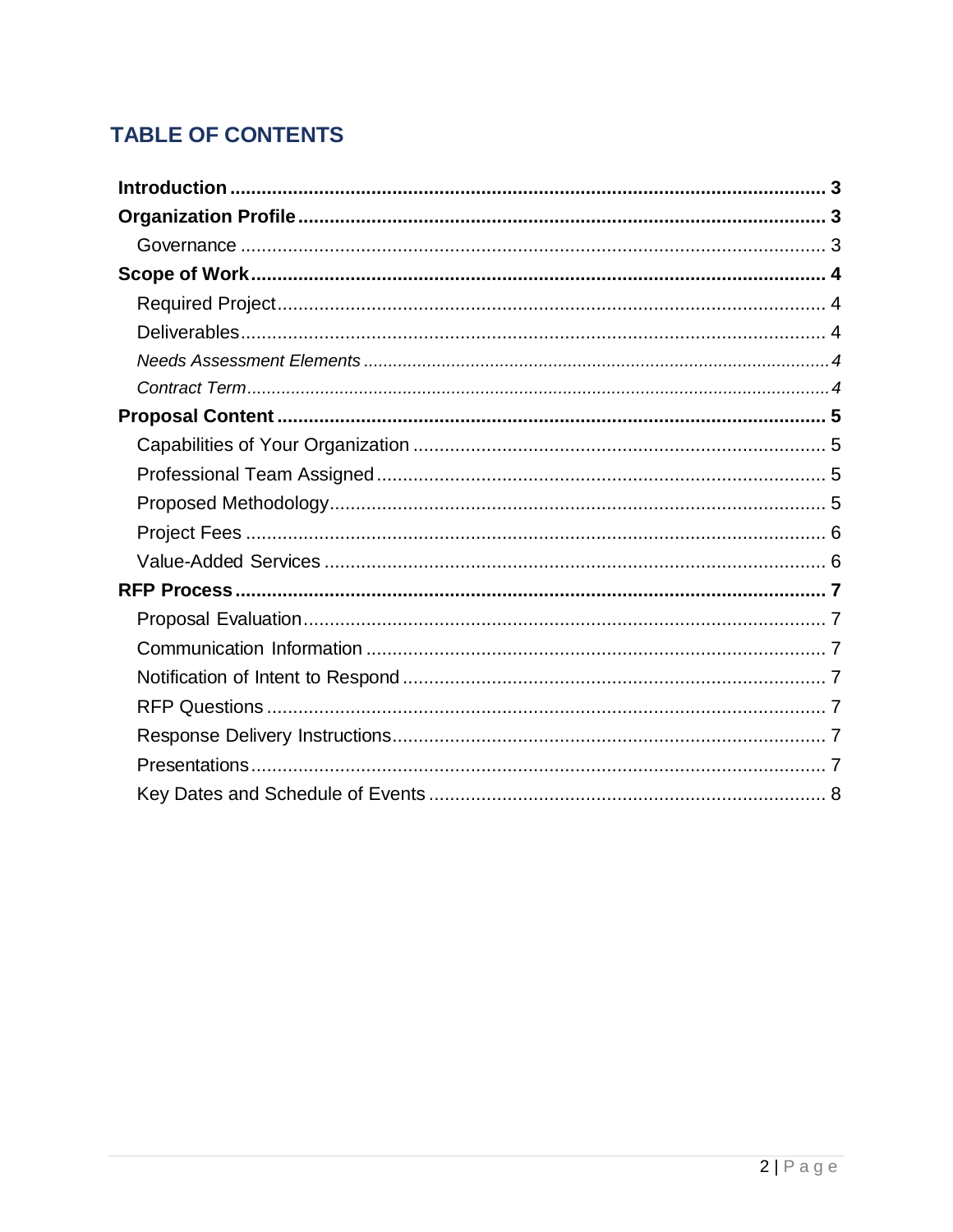## <span id="page-2-0"></span>**INTRODUCTION**

ANOVA is requesting proposals from a qualified professional individual and/or organization for a needs assessment for the construction of a new 40-bed emergency shelter and sexual assault centre. This Request for Proposal is a tool to help ANOVA understand your organization's relevant capabilities to conduct and complete this needs assessment.

## <span id="page-2-1"></span>**ORGANIZATION PROFILE**

ANOVA is the organization formed in November 2016 when two formerly separate non-profit organizations, Women's Community House (WCH) and Sexual Assault Centre of London (SACL), unified. SACL transferred its net assets to WCH and shortly thereafter the organization's name changed to ANOVA: A Future without Violence to represent the now unified operations.

Founded in 1978 as WCH, the organization was first incorporated in 1987 and is a provincially incorporated, registered charity now operating as ANOVA, in the city of London, servicing clients from London, Middlesex, Ontario and across Canada.

ANOVA provides multiple services including emergency and short-term shelter and support to abused women and their children 24 hours a day, 365 days a year. Its two shelters have a combined capacity of 67 beds providing safe, short term shelter, basic needs and counselling for victims of domestic violence and abuse. ANOVA provides a 24-hour helpline, a walk-in counselling centre, second-stage housing and community group programs for children and their mothers/caregivers. Its Outreach Program offers service to women including safety planning, legal and financial advocacy, consultation regarding housing, and community referrals. The Family Court Support Program supports victims of domestic violence going through the family court system by offering information and support around family law process and procedures. ANOVA has a vibrant volunteer program and a speaker's bureau through which it provides public education on the impact of violence to schools, service agencies, service clubs, churches and information fairs. Additionally, ANOVA offers individual and group counselling for female-identified survivors of sexual assault, a 24-hour helpline, accompaniment/advocacy, and public education. The organization also owns and operates a social enterprise called MINE 101 that offers the surplus of donated items for sale to generate funds that contribute to the unfunded children's programs at the shelters.

The unified organization employs approximately 95 staff on a full-time, part-time and relief basis. With a budget of \$5.7 million, it will synergistically continue, improve and add to the services to meet the needs of its clients.

#### <span id="page-2-2"></span>**Governance**

An independent volunteer Board of Directors governs ANOVA, meeting monthly except in July and August. The Board appoints a Chair.

The contractor(s) for this needs assessment are to be appointed by and responsible to the members of the organization as represented by the Board of Directors, as well the ANOVA Leadership Team.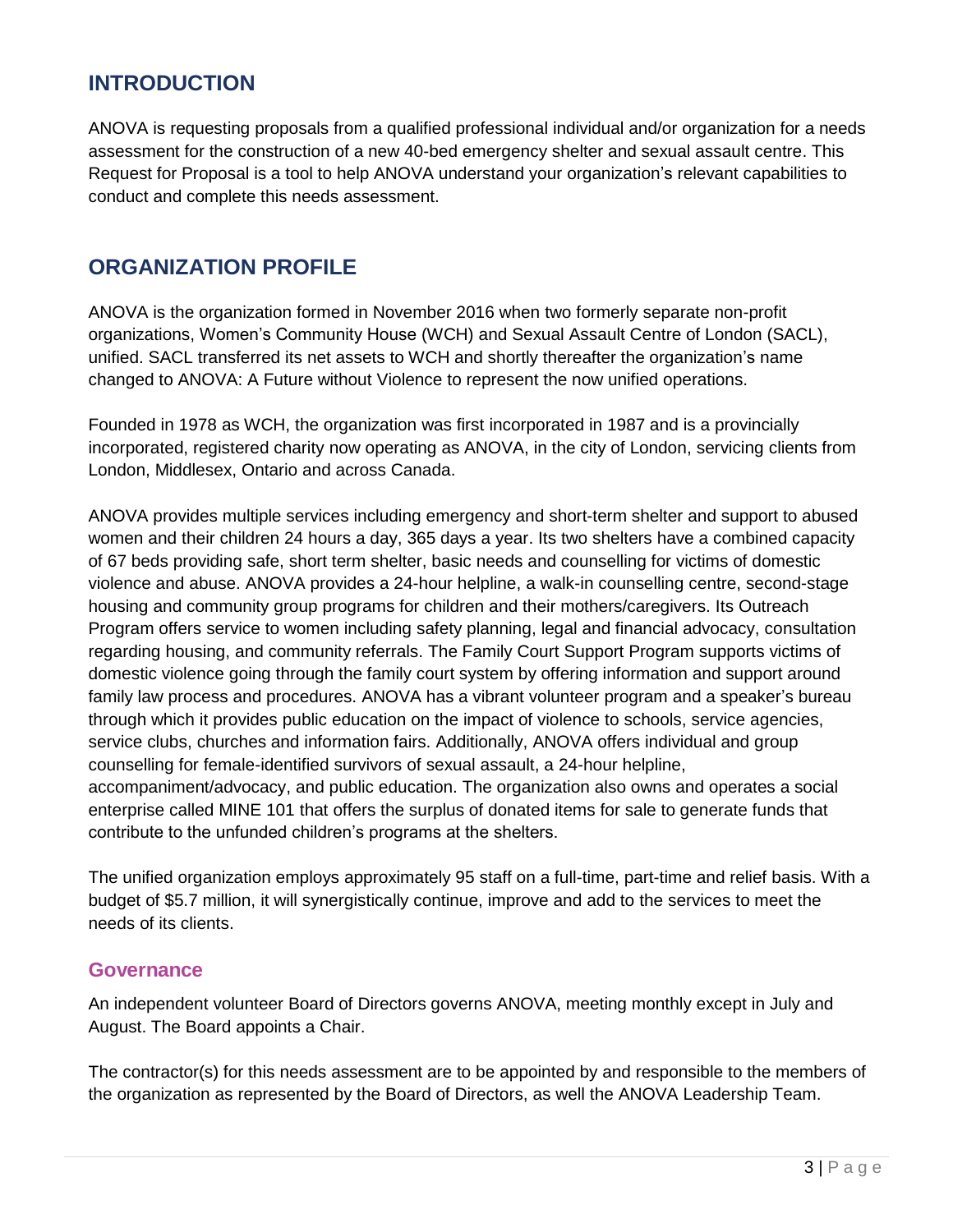## <span id="page-3-0"></span>**SCOPE OF WORK**

### <span id="page-3-2"></span><span id="page-3-1"></span>**Required Project Deliverables**

ANOVA is seeking proposals for the provision of a needs assessment for the construction of a new 40-bed emergency shelter and sexual assault counselling centre.

The needs assessment must follow the Provincial Needs Assessment Template provided by the Ministry of Children, Community and Social Services.

#### <span id="page-3-3"></span>**Needs Assessment Elements**

Following the Ministry-approved Needs Assessment template (see Attachment A), the final executive summary of the document will outline:

- *Main problems/gaps/opportunities*
- Ability to manage within current facilities
- *Desired end state and impacts on programs and services*
- *Alignment with strategic Ministry programs and services priorities*
- *High level cost estimate*
- Risks identified
- **Recommended solution**

#### <span id="page-3-4"></span>Contract Term

The term of the contract is ninety (90) days, unless both parties agree in writing to extend the contract period. If it is determined that the project requires more time, either party should alert the other as soon as possible to adjust the workplan. Ten (10) business days' written notice must be provided if either party wishes to terminate the agreement prior to the contract's expiry date.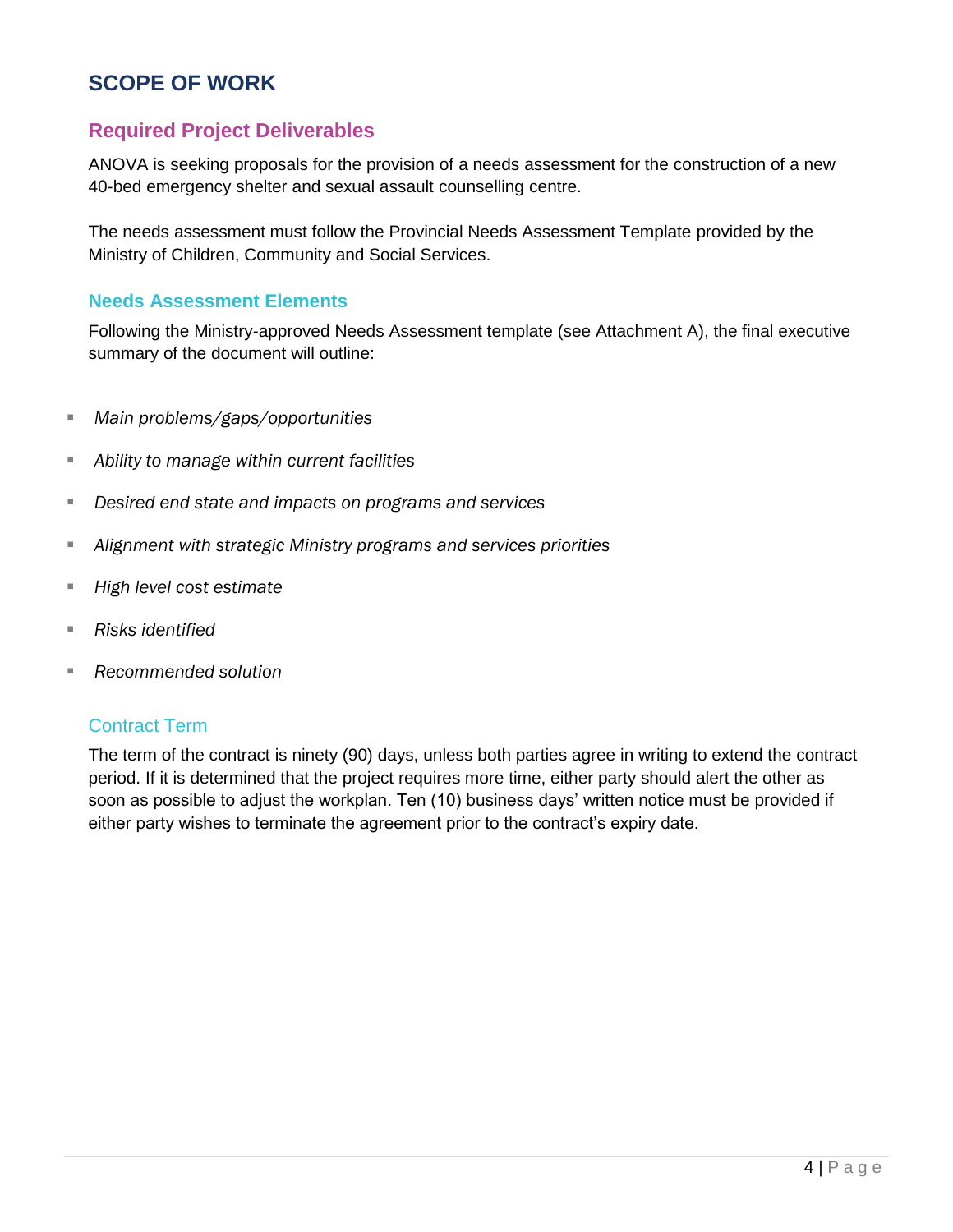# <span id="page-4-0"></span>**PROPOSAL CONTENT**

To better understand your organization and the ability to successfully provide this critical needs assessment for ANOVA, please provide the information below as part of your response. Limit your response to 20 pages. Clearly reference each specific question or point in your response.

## <span id="page-4-1"></span>**Capabilities of Your Organization**

- Provide an overview of your practice that is relevant to this project.
- Provide details of recent external needs assessments/projects that were similar in scope and requirements to those of ANOVA and carried out by your local office, including the number of years served and contact information for a key client representative. Note that ANOVA will not contact these references without providing you with advance notice.
- What experience does your organization have in providing services to charities and/or not-forprofit organizations?
- Would ANOVA have the same lead staff for the duration of the relationship? If not, what arrangements does your organization have to ensure that if key personnel proposed for the project become unavailable they will be replaced by similarly qualified and experienced staff in a timely manner?
- What technologies does your organization employ to promote flexibility and efficiency?
- Provide a summary of the reasons why selecting your organization as the needs assessment lead for ANOVA would be the best decision for this organization.

### <span id="page-4-2"></span>**Professional Team Assigned**

Provide information on the size, composition, and organization of the team assigned for this needs assessment project, including detailed information on the background of any proposed leaders, support staff, etc.

## <span id="page-4-3"></span>**Proposed Methodology**

- Provide a general description of the approach employed by your organization for this needs assessment, including the proposed timeline, critical steps, and process that would be employed. Include a description of the technology and work processes to be used to ensure an efficient needs assessment process.
- What is your organization's reporting approach as it relates to interim and final phases of the assessment, and presentations to ANOVA management and the Board of Directors?
- How will communication with ANOVA be carried out on an ongoing basis and what processes would you employ to identify and address matters related to client satisfaction, performance measurement, or other concerns that may arise?
- How will you incorporate ANOVA's core values into your work? How will you approach this work with a trauma- and violence-informed lens?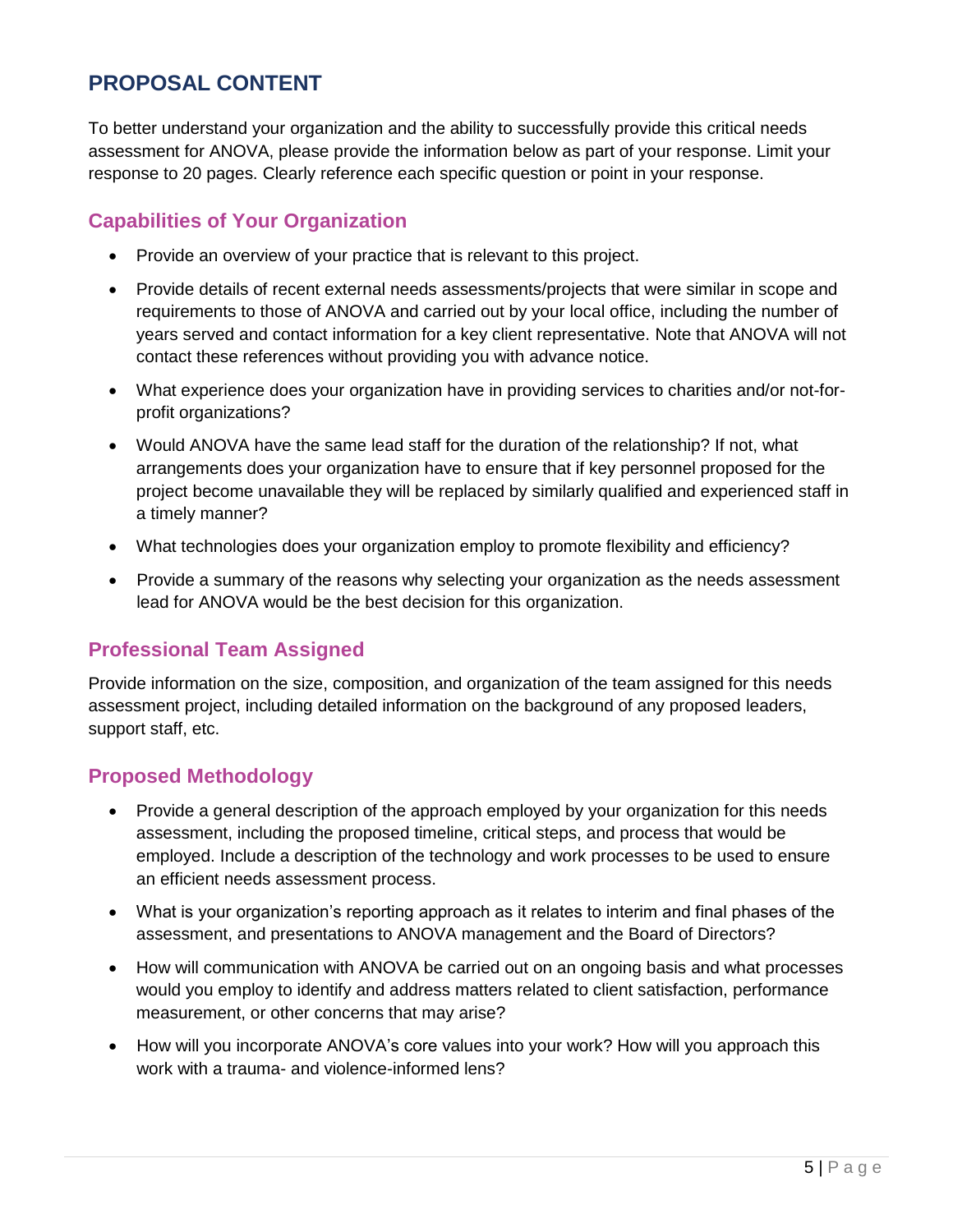## <span id="page-5-0"></span>**Project Fees**

Indicate the full pricing associated with your proposed needs assessment solution, excluding taxes. All applicable fees and charges, both up-front and ongoing, must be identified.

### **Budget for this project is \$20,000.**

### <span id="page-5-1"></span>**Value-Added Services**

The proposal should include a brief description of any value-added services that the contracted organization will provide, such as advice to ANOVA on issues related to a new build project (e.g. fund development, property development, community need, etc.).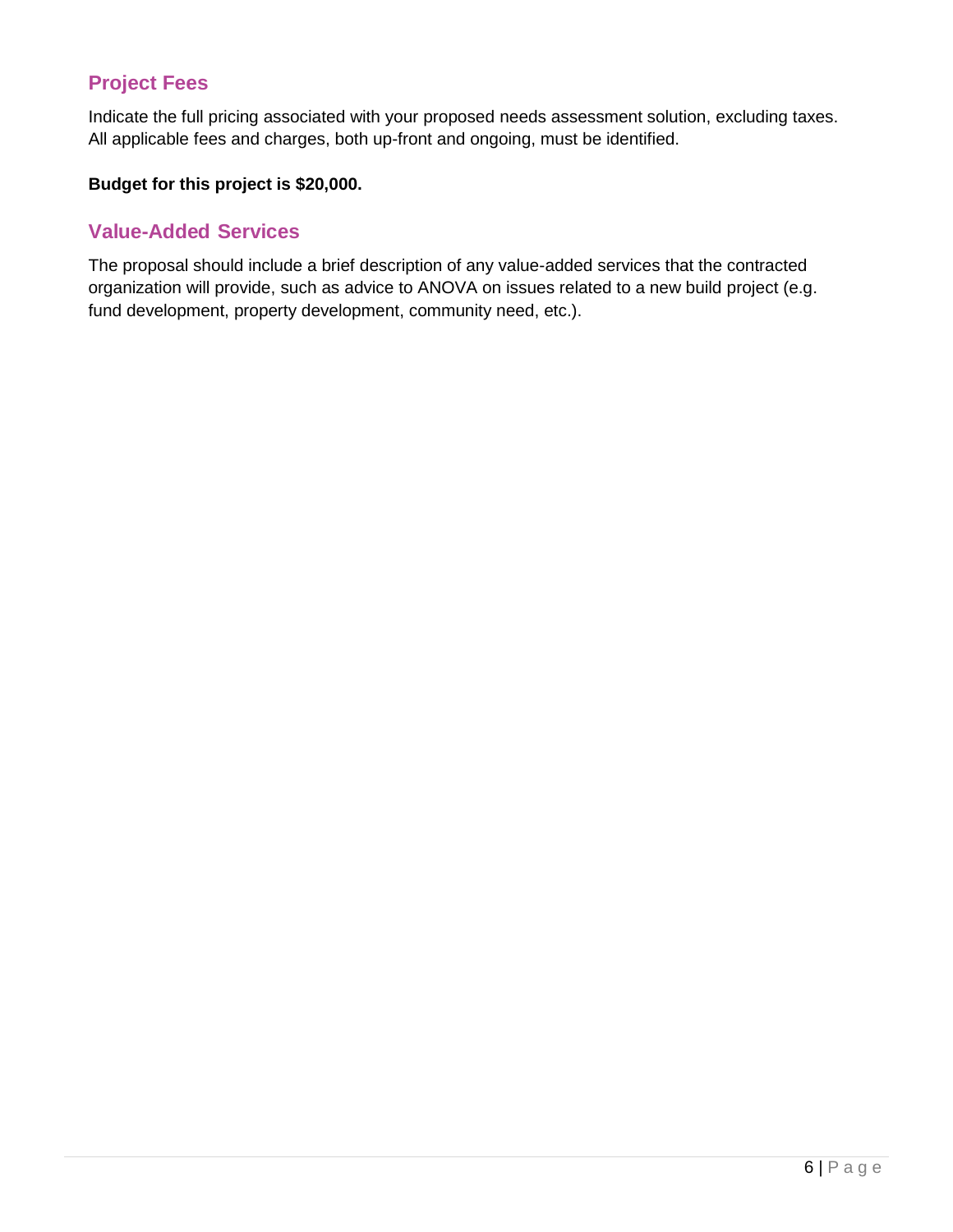# <span id="page-6-0"></span>**RFP PROCESS**

## <span id="page-6-1"></span>**Proposal Evaluation**

The evaluation of all proposals will be based on criteria and/or presentations to determine the best qualifications and best value package of deliverables. Evaluation is conducted by a Board Committee that consists of ANOVA board members, volunteers and leadership staff.

Evaluative considerations include but are not limited to:

- Overall quality of the proposal and presentation.
- Experience, qualifications and perceived fit of the proposed organization with ANOVA and the charitable sector, including alignment with and understanding of ANOVA's core values and knowledge of trauma-informed care and services.
- Experience and qualifications of staff to be assigned to the project.
- Project approach, including methodology, deliverables and proposed timing.
- Fees it is expected that the quoted fees will provide for all work associated with the delivery of the needs assessment.
- Value-added services.

#### <span id="page-6-2"></span>**Communication Information**

Jessie Rodger, Executive Director is the ANOVA representative for this RFP. For any information relative to this RFP, please direct all inquiries to Jessie via email:

Jessie Rodger, Executive Director | [JessieR@anovafuture.org](mailto:JessieR@anovafuture.org)

#### <span id="page-6-3"></span>**N**otification of Intent to Respond

Please indicate your intention to submit a proposal, by email, to the above email address by July 3, 2022. In addition, please provide the contact details of the individual(s) responsible for coordinating your RFP response.

#### <span id="page-6-4"></span>**RFP Questions**

Questions regarding this RFP will be accepted up to the date indicated in the Key Dates table that follows (Page 8). Answers to all questions will be distributed to all proponents. Questions can be submitted ONLY by email to [JessieR@anovafuture.org](mailto:JessieR@anovafuture.org)

#### <span id="page-6-5"></span>**Response Delivery Instructions**

Please deliver your proposal via email to [JessieR@anovafuture.org](mailto:JessieR@anovafuture.org) by the time and date as indicated in the Key Dates table.

#### <span id="page-6-6"></span>**Presentations**

ANOVA's intention is to hold presentations with a shortlist of firms on the date as indicated in the Key Dates table. The presentations will be held virtually with the Board Committee.